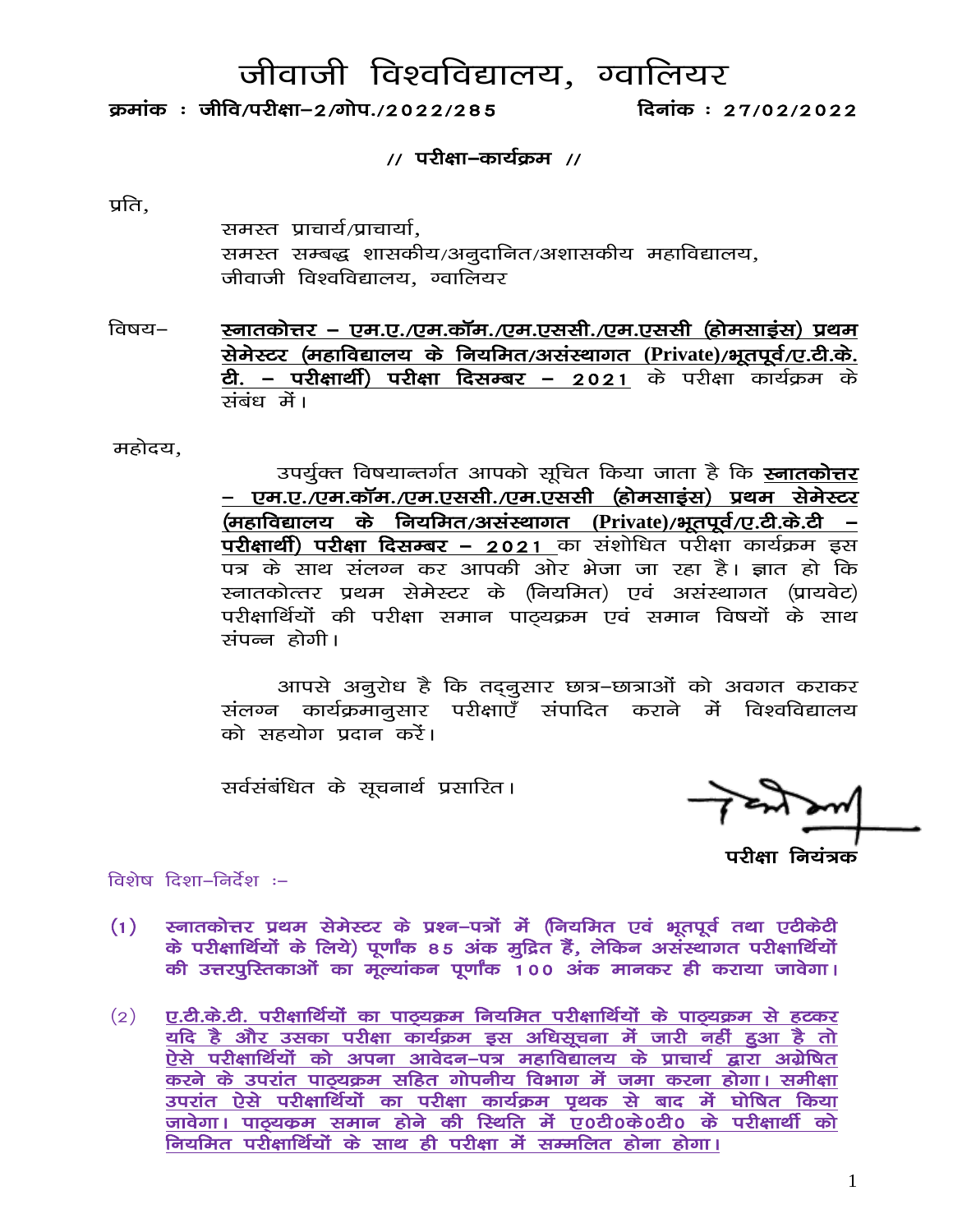#### $1121$

प्रतिलिपि :– निम्नलिखित की ओर सूचनार्थ एवं आवश्यक कार्यवाही हेतु।

- $1.$ परीक्षाओं का परीक्षा कार्यक्रम अपने लोकप्रिय समाचार पत्र में समाचारवृत्त के रूप में छात्र हित में दृष्टिगत रखते हुये प्रकाशित करने का कष्ट करें।
- अतिरिक्त संचालक, ग्वालियर–चम्बल संभाग, मोतीमहल, ग्वालियर  $\overline{2}$ .
- उप–कूलसचिव/सहायक कूलसचिव (परीक्षा/गोपनीय), जीवाजी वि.वि., ग्वालियर  $3<sub>1</sub>$
- अधिष्ठाता, छात्र कल्याण, जीवाजी विश्वविद्यालय, ग्वालियर 4.
- कूलपति के सचिव, जीवाजी विश्वविद्यालय, ग्वालियर  $5.$
- कुलसचिव के गोपनीय/निजी सहायक, जीवाजी विश्वविद्यालय, ग्वालियर 6.
- इंचार्ज, पूछताछ कक्ष, जीवाजी विश्वविद्यालय, ग्वालियर  $7.$
- सूचना पटल पर चस्पा किये जाने बावत्। 8.
- वरिष्ठ केन्द्राध्यक्ष परीक्षा भवन, जीवाजी विश्वविद्यालय ग्वालियर। 9.
- प्रभारी, एम.पी. ऑनलाईन, जीवाजी विश्वविद्यालय ग्वालियर की ओर इस निर्देश के  $10.$ साथ कि वह समय-सारिणी अनुसार आवश्यक कार्यवाही सम्पादित करें।

 $\overbrace{ \text{grad}(\text{grad}(\text{grad})}^{\text{max}}$ उप–कुलसचिव $\overbrace{ \text{grad}(\text{grad}(\text{grad})}^{\text{max}})$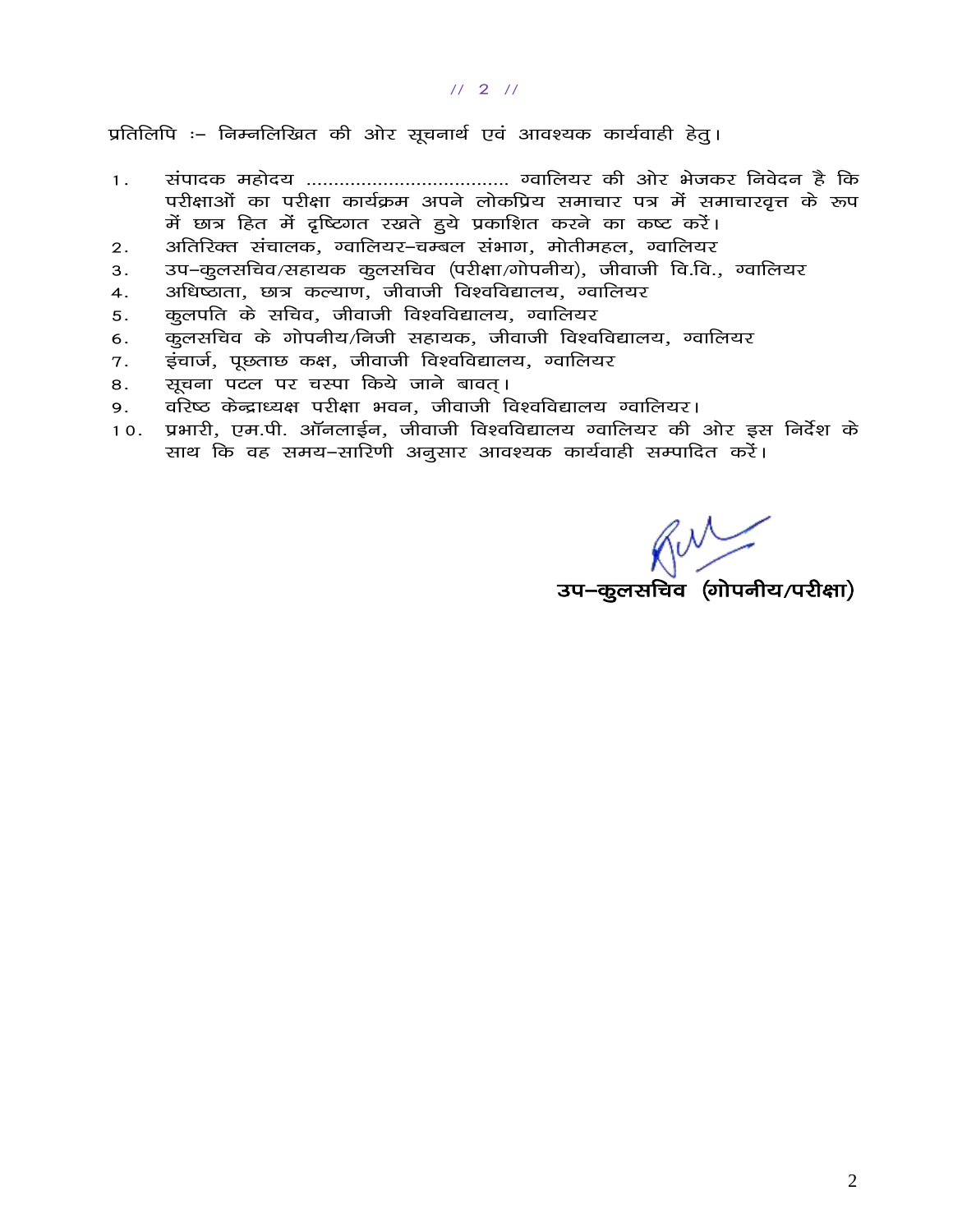# **J I W A J I U N I V E R S I T Y, G W A L I O R**

# // **NOTIFICATION** //

**TIME TABLE OF PG - M.A./M.COM./M.SC./M.SC. (HOME SCIENCE) FIRST SEMESTER EXAMINATION, DEC. 2021**

**(For College - Regular/ Private/Ex/A.T.K.T. Students)**

# **Time : 02:00 PM TO 05.00 PM**

### **M.A. (Hindi) First Semester (For College - Regular/ Private/Ex/A.T.K.T. Students)**

| Date                        | Day      | Paper Code | <b>Subject Name</b>                                                                                                                                                                                                                                                                                                                               |
|-----------------------------|----------|------------|---------------------------------------------------------------------------------------------------------------------------------------------------------------------------------------------------------------------------------------------------------------------------------------------------------------------------------------------------|
| 08-03-2022                  | Tuesday  | Paper-101  | Prachin Evam Madhakalin Kavya Tatha Unka Itihas                                                                                                                                                                                                                                                                                                   |
| 10-03-2022                  | Thursday | Paper-102  | Adhunik Hindi Gadhya Aur Uska Itihas                                                                                                                                                                                                                                                                                                              |
| 12-03-2022                  | Saturday | Paper-103  | Bhartiya Evam Pachatya Kavya-shastra                                                                                                                                                                                                                                                                                                              |
| 15-03-2022<br>$\rightarrow$ | Tuesday  | Paper-104  | Hindi Sahitya ka Itihas<br>$\frac{1}{2}$ and $\frac{1}{2}$ $\frac{1}{2}$ $\frac{1}{2}$ $\frac{1}{2}$ $\frac{1}{2}$ $\frac{1}{2}$ $\frac{1}{2}$ $\frac{1}{2}$ $\frac{1}{2}$ $\frac{1}{2}$ $\frac{1}{2}$ $\frac{1}{2}$ $\frac{1}{2}$ $\frac{1}{2}$ $\frac{1}{2}$ $\frac{1}{2}$ $\frac{1}{2}$ $\frac{1}{2}$ $\frac{1}{2}$ $\frac{1}{2}$ $\frac{1}{2$ |

नोट – मुख्य पृष्ठ पर अंकित विशेष दिशा–निर्देशों को अवश्य देखें।

## **M.A. (English) First Semester (For College - Regular/ Private/Ex/A.T.K.T. Students)**

| Date       | Day               | Paper Code                        | <b>Subject Name</b>                |
|------------|-------------------|-----------------------------------|------------------------------------|
| 08-03-2022 | Tuesday           | Paper-101                         | Poetry                             |
| 10-03-2022 | Thursday          | Paper-102                         | Drama                              |
| 12-03-2022 | Saturday          | Paper-103                         | Fiction                            |
| 15-03-2022 | Tuesday<br>$\sim$ | Paper-104<br>$\sim$ $\sim$ $\sim$ | Prose<br>$\sim$ $\sim$ $\sim$<br>. |

uksV & eq[; i`"B ij vafdr fo'ks"k fn'kk&funsZ'kksa dks vo'; ns[ksaA **.**

## **M.A. (Sanskrit) First Semester (For College - Regular/ Private/Ex/A.T.K.T. Students)**

| Date       | Day      | Paper Code | <b>Subject Name</b>               |
|------------|----------|------------|-----------------------------------|
| 08-03-2022 | Tuesday  | Paper-101  | Ved                               |
| 10-03-2022 | Thursday | Paper-102  | Vedang                            |
| 12-03-2022 | Saturday | Paper-103  | Pali, Prakrat Tatha Bhasha Vigyan |
| 15-03-2022 | Tuesday  | Paper-104  | Kavya                             |

नोट – मुख्य पृष्ठ पर अंकित विशेष दिशा–निर्देशों को अवश्य देखें।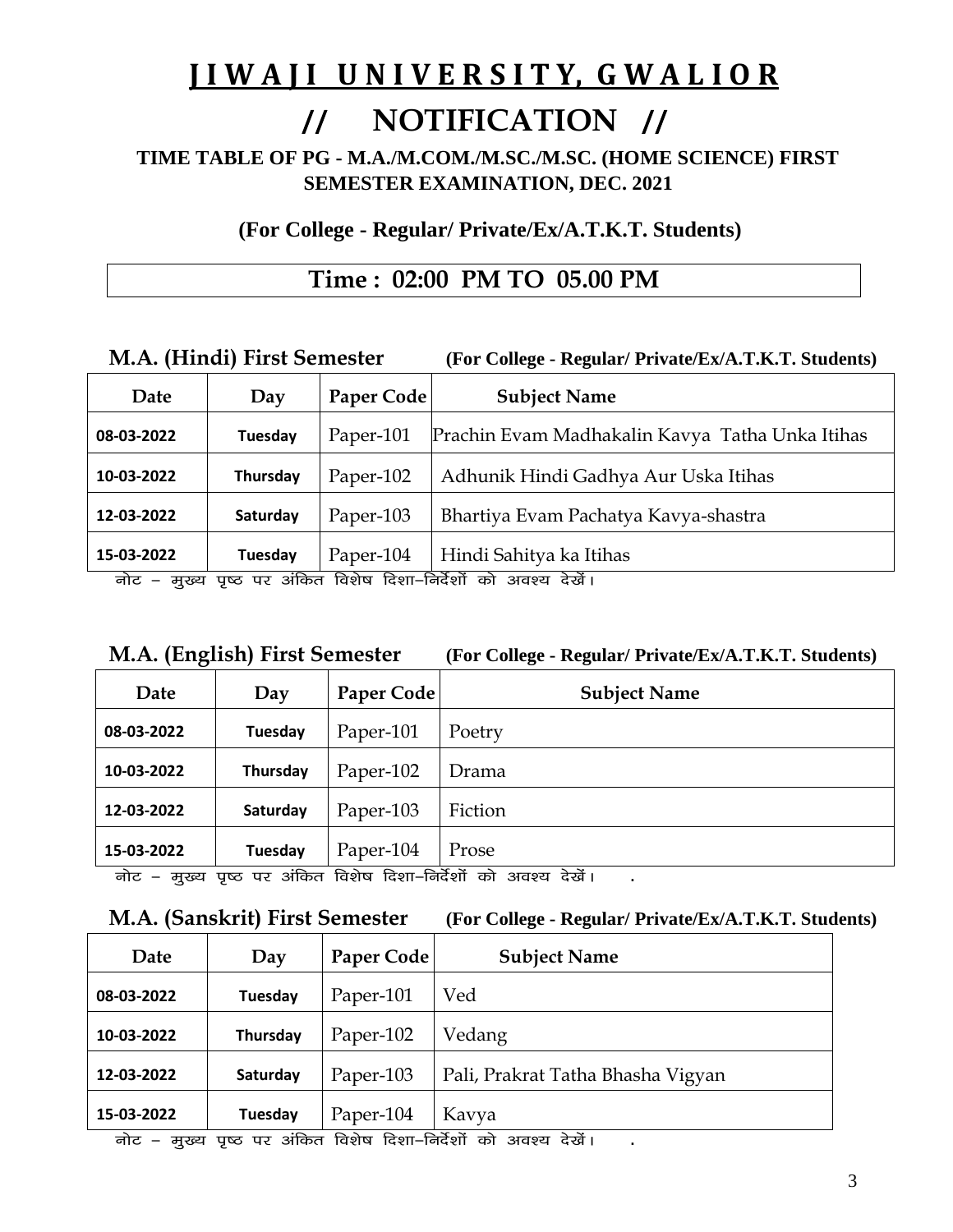### **M.A. (Political Science) First Semester (For College - Regular/ Private/Ex/A.T.K.T. Students)**

| Date                                                    | Day      | Paper Code | <b>Subject Name</b>                                                                                                                                                                                                                                                                                                                                               |
|---------------------------------------------------------|----------|------------|-------------------------------------------------------------------------------------------------------------------------------------------------------------------------------------------------------------------------------------------------------------------------------------------------------------------------------------------------------------------|
| 08-03-2022                                              | Tuesday  | Paper-101  | Political Philosophy: Origins of Political<br>thought & theory                                                                                                                                                                                                                                                                                                    |
| 10-03-2022                                              | Thursday | Paper-102  | Indian Politics: Institutions & Structure                                                                                                                                                                                                                                                                                                                         |
| 12-03-2022                                              | Saturday | Paper-103  | <b>International Relations</b>                                                                                                                                                                                                                                                                                                                                    |
| 15-03-2022<br>$\rightarrow$<br>$\overline{\phantom{a}}$ | Tuesday  | Paper-104  | Public administration: Ideas & Concepts<br>$\frac{1}{2}$ and $\frac{1}{2}$ $\frac{1}{2}$ $\frac{1}{2}$ $\frac{1}{2}$ $\frac{1}{2}$ $\frac{1}{2}$ $\frac{1}{2}$ $\frac{1}{2}$ $\frac{1}{2}$ $\frac{1}{2}$ $\frac{1}{2}$ $\frac{1}{2}$ $\frac{1}{2}$ $\frac{1}{2}$ $\frac{1}{2}$ $\frac{1}{2}$ $\frac{1}{2}$ $\frac{1}{2}$ $\frac{1}{2}$ $\frac{1}{2}$ $\frac{1}{2$ |

नोट – मुख्य पृष्ठ पर अंकित विशेष दिशा–निर्देशों को अवश्य देखें।

 **M.A. (Sociology) First Semester (For College - Regular/ Private/Ex/A.T.K.T. Students)**

| Date                            | Day             | Paper Code | <b>Subject Name</b>                    |  |
|---------------------------------|-----------------|------------|----------------------------------------|--|
|                                 |                 |            | <b>Compulsory Paper</b>                |  |
| 08-03-2022                      | Tuesday         | Paper-101  | Classical Sociological Tradition -I    |  |
| 10-03-2022                      | <b>Thursday</b> | Paper-102  | Methodology of Social Research-I       |  |
| <b>Optional Paper (Any Two)</b> |                 |            |                                        |  |
| 12-03-2022                      | Saturday        | Paper-103  | Rural Society of India                 |  |
| 15-03-2022                      | Tuesday         | Paper-104  | Urban Society of India                 |  |
| 16-03-2022                      | Wednesday       | Paper-105  | Sociology of Kinship Marriage & Family |  |
| 21-03-2022                      | <b>Monday</b>   | Paper-106  | Environment & Society                  |  |
| 22-03-2022                      | Tuesday         | Paper-108  | Social Demography                      |  |
| 23-03-2022                      | Wednesday       | Paper-109  | Sociology of Ageing                    |  |

नोट – मुख्य पृष्ठ पर अंकित विशेष दिशा–निर्देशों को अवश्य देखें।

**M.A. (Economics) First Semester (For College - Regular/ Private/Ex/A.T.K.T. Students)**

| Date       | Day      | Paper Code | <b>Subject Name</b>        |
|------------|----------|------------|----------------------------|
| 08-03-2022 | Tuesday  | Paper-101  | Micro Economics Analysis-I |
| 10-03-2022 | Thursday | Paper-102  | Macro Economics            |
| 12-03-2022 | Saturday | Paper-103  | <b>Public Economics</b>    |
| 15-03-2022 | Tuesday  | Paper-104  | Quantitative Techniques    |

uksV & eq[; i`"B ij vafdr fo'ks"k fn'kk&funsZ'kksa dks vo'; ns[ksaA **.**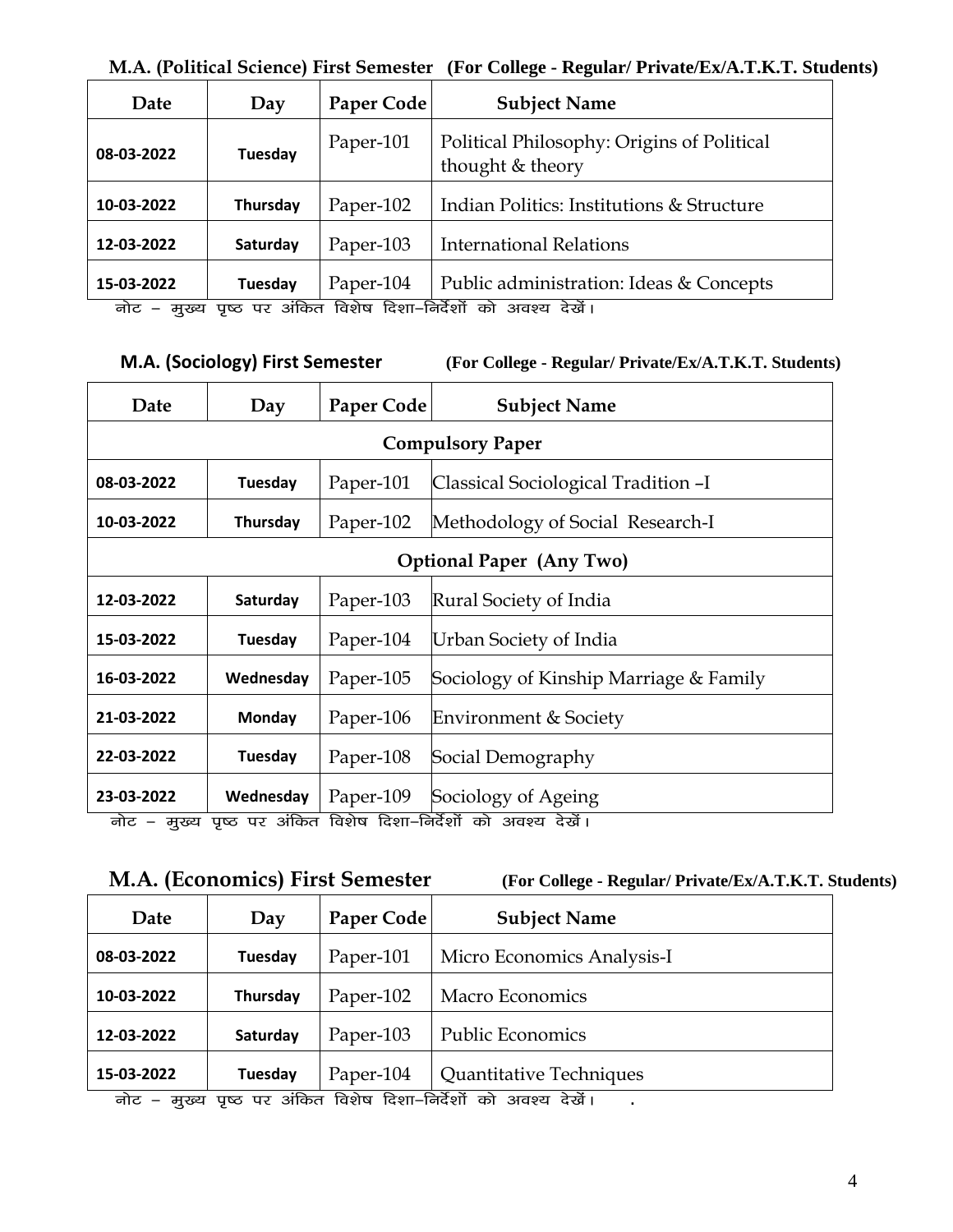| Date       | Day                | Paper Code                                                   | <b>Subject Name</b>                          |
|------------|--------------------|--------------------------------------------------------------|----------------------------------------------|
| 08-03-2022 | <b>Tuesday</b>     | Paper-101                                                    | Sangeet Ke Samanya Evam Vyavharik<br>Sidhant |
| 10-03-2022 | Thursday<br>$\sim$ | Paper-102<br>$\sim$ $\sim$ $\sim$<br>$\sim$ $\sim$<br>$\sim$ | Bhartiya Sangeet ka Itihas                   |

**M.A. (Music-Kanth/Vadan) First Semester (For College - Regular/ Private/Ex/A.T.K.T. Students)**

नोट – मुख्य पृष्ठ पर अंकित विशेष दिशा–निर्देशों को अवश्य देखें।

**M.A. (Dance) First Semester (For College - Regular/ Private/Ex/A.T.K.T. Students)**

| Date                                                               | Day      | Paper Code | <b>Subject Name</b>         |
|--------------------------------------------------------------------|----------|------------|-----------------------------|
| 08-03-2022                                                         | Tuesday  | Paper-101  | भारतीय नृत्यकला का इतिहास   |
| 10-03-2022                                                         | Thursday | Paper-102  | निबंध लेखन और तालिपि संरचना |
| पृष्ठ पर अंकित विशेष दिशा-निर्देशों को अवश्य देखें।<br>नोट – मुख्य |          |            |                             |

**M.A. (Drawing & Painting) First Semester (For College - Regular/ Private/Ex/A.T.K.T. Students)**

| Date       | Day      | Paper Code | <b>Subject Name</b>                |
|------------|----------|------------|------------------------------------|
| 08-03-2022 | Tuesday  | Paper-101  | History of Eastern Art (Indian)    |
| 10-03-2022 | Thursday | Paper-102  | History of Western Art<br>$\gamma$ |

नोट – मुख्य पृष्ठ पर अंकित विशेष दिशा–निर्देशों को अवश्य देखें। **.** 

**M.A. (Philosophy) First Semester (For College - Regular/ Private/Ex/A.T.K.T. Students)**

| Date       |                   | Day Paper Code             | <b>Subject Name</b>  |
|------------|-------------------|----------------------------|----------------------|
| 08-03-2022 | Tuesday           | Paper-101                  | Indian Epistemology  |
| 10-03-2022 | Thursday          | Paper-102                  | Western Epistemology |
| 12-03-2022 | Saturday          | Paper-103                  | Modern Logic         |
| 15-03-2022 | Tuesday<br>$\sim$ | Paper-104<br>$\sim$ $\sim$ | <b>Indian Ethics</b> |

<u>नोट – मुख्य पृष्ठ पर अंकित विशेष दिशा–निर्देशों को अवश्य देखें।</u>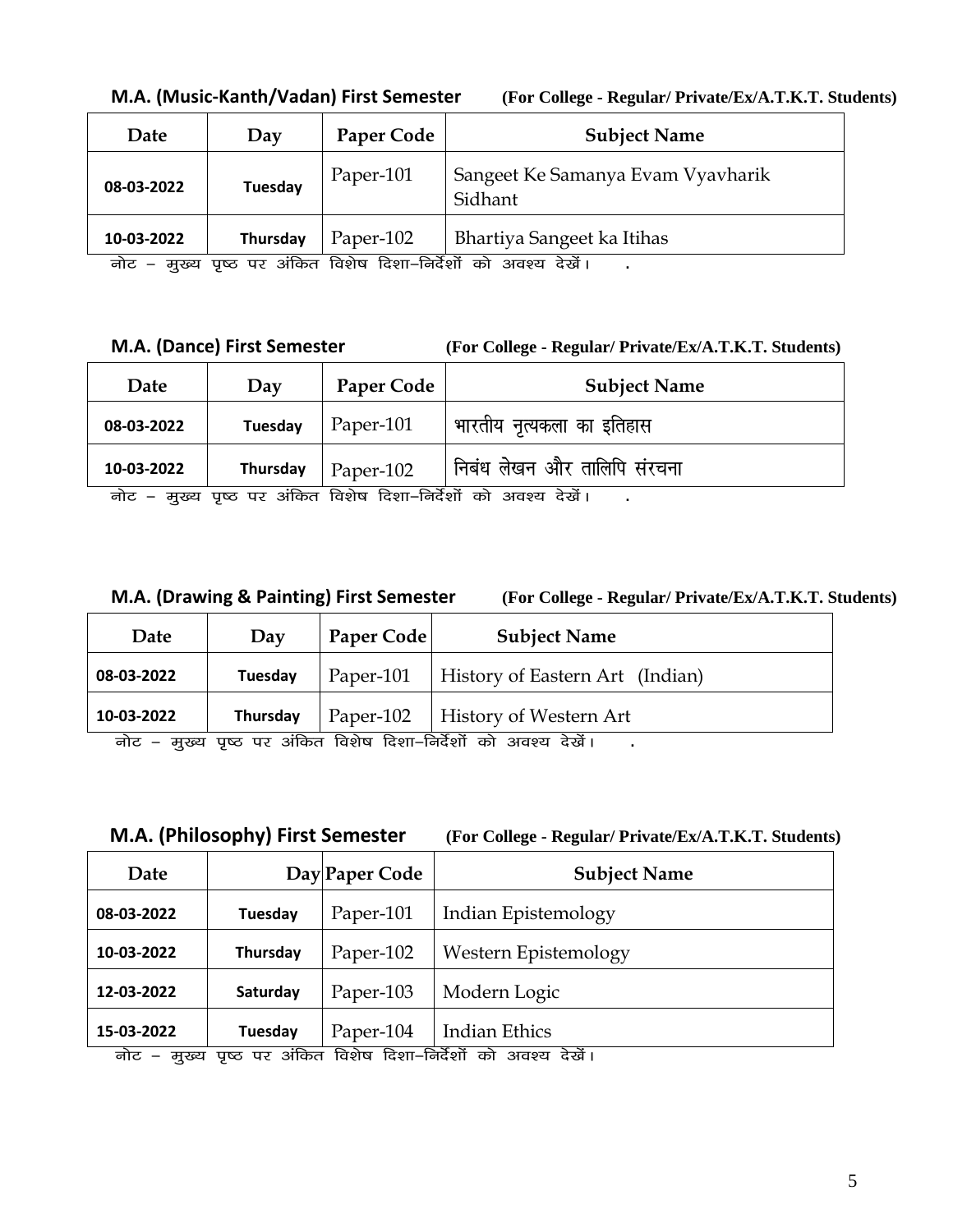| Date       | Day      | Paper Code | <b>Subject Name</b>                                                                                                                                                                                                                                                                                                                                           |
|------------|----------|------------|---------------------------------------------------------------------------------------------------------------------------------------------------------------------------------------------------------------------------------------------------------------------------------------------------------------------------------------------------------------|
| 08-03-2022 | Tuesday  | Paper-101  | Geomorphology-I                                                                                                                                                                                                                                                                                                                                               |
| 10-03-2022 | Thursday | Paper-102  | Economics Geography-I                                                                                                                                                                                                                                                                                                                                         |
| 12-03-2022 | Saturday | Paper-103  | Geography of India (Physical & Resources)                                                                                                                                                                                                                                                                                                                     |
| 15-03-2022 | Tuesday  | Paper-104  | <b>History of Geographical Thought</b><br>$\frac{1}{2}$ $\frac{1}{2}$ $\frac{1}{2}$ $\frac{1}{2}$ $\frac{1}{2}$ $\frac{1}{2}$ $\frac{1}{2}$ $\frac{1}{2}$ $\frac{1}{2}$ $\frac{1}{2}$ $\frac{1}{2}$ $\frac{1}{2}$ $\frac{1}{2}$ $\frac{1}{2}$ $\frac{1}{2}$ $\frac{1}{2}$ $\frac{1}{2}$ $\frac{1}{2}$ $\frac{1}{2}$ $\frac{1}{2}$ $\frac{1}{2}$ $\frac{1}{2}$ |

**M.A. (Geography) First Semester (For College - Regular/ Private/Ex/A.T.K.T. Students)**

नोट – मुख्य पृष्ठ पर अंकित विशेष दिशा–निर्देशों को अवश्य देखें। **.** 

 **M.A. (History) First Semester (For College - Regular/ Private/Ex/A.T.K.T. Students)**

| Date                        | Day      | Paper Code          | <b>Subject Name</b>                                         |  |  |
|-----------------------------|----------|---------------------|-------------------------------------------------------------|--|--|
| 08-03-2022                  | Tuesday  | Paper-101           | इतिहास दृष्टि लेखन एवं विचार धारायें                        |  |  |
| 10-03-2022                  | Thursday | Paper-102           | 18वीं सदी का विश्व                                          |  |  |
|                             |          |                     | <b>Optional Paper</b>                                       |  |  |
|                             |          | Paper-103 $(A)$     | प्राचीन भारत का इतिहास (प्रारम्भ से 320 ई.पू.)              |  |  |
| 12-03-2022                  | Saturday | Paper- $103(B)$     | मध्यकालीन भारत एवं प्रतिशोध का राजनैतिक<br>इतिहास (1320 ई.) |  |  |
|                             |          | Paper-103 $(C)$     | औपनिवेशिक भारत का इतिहास (1740 से 1805 ई.)                  |  |  |
| <b>Optional Paper</b>       |          |                     |                                                             |  |  |
|                             |          | Paper-104 $(i)(A)$  | भारतीय इतिहास में नारी                                      |  |  |
|                             |          | Paper-104 $(ii)(B)$ | ग्वालियर क्षेत्र का इतिहास (1905 ई. तक)                     |  |  |
| 15-03-2022<br>$\rightarrow$ | Tuesday  | Paper-104 $(C)$     | पर्यटन में ऐतिहासिक अनुप्रयोग                               |  |  |
|                             |          | Paper-104(iv)(D)    | मराठों का इतिहास                                            |  |  |
|                             |          | Paper-104 $(E)$     | औपनिवेशिक भारत में राष्ट्रवाद<br>$\frac{1}{1}$              |  |  |

नोट – मुख्य पृष्ठ पर अंकित विशेष दिशा–निर्देशों को अवश्य देखें।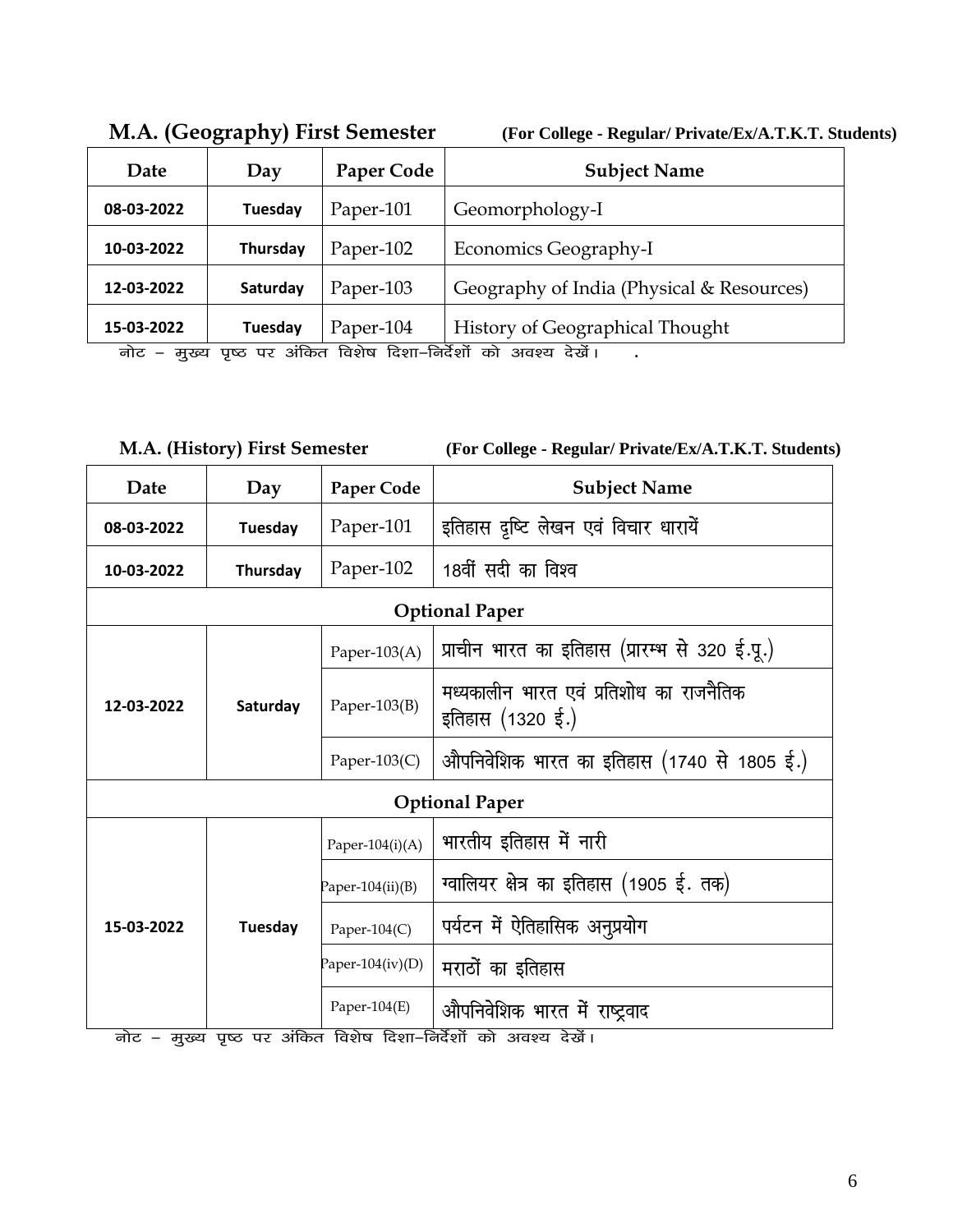| Date       | Day      | Paper Code | <b>Subject Name</b>               |
|------------|----------|------------|-----------------------------------|
| 08-03-2022 | Tuesday  | Paper-101  | Cognitive Processes-I             |
| 10-03-2022 | Thursday | Paper-102  | Research Methods and Statistics-I |
| 12-03-2022 | Saturday | Paper-103  | Psychopathology -I                |
| 15-03-2022 | Tuesday  | Paper-104  | Life Span Development -I          |

**M.A. (Psychology) First Semester (For College - Regular/ Private/Ex/A.T.K.T. Students)**

aic – मुख्य पृष्ठ पर अंकित विशेष दिशा–निर्देशों को अवश्य देखें। **.** 

**M.A./M.Sc. (Mathematics) First Semester (For College - Regular/ Private/Ex/A.T.K.T. Students)**

| Date       | Day            | Paper Code | <b>Subject Name</b>                          |
|------------|----------------|------------|----------------------------------------------|
| 08-03-2022 | Tuesday        | Paper-101  | Advanced Abstract Algebra                    |
| 10-03-2022 | Thursday       | Paper-102  | Analysis                                     |
| 12-03-2022 | Saturday       | Paper-103  | <b>Integral Transforms</b>                   |
| 15-03-2022 | <b>Tuesday</b> | Paper-104  | Computer Fundamental & Programming in<br>'C' |

<u>नोट – मुख्य पृष्ठ पर अंकित विशेष दिशा-निर्देशों को अवश्य देखें।</u>

### **M.A./M.Sc. (Defence & Strategic Studies) First Semester**

#### **(For College - Regular/ Private/Ex/A.T.K.T. Students)**

| Date                        | Day             | Paper Code | <b>Subject Name</b>                                                                                                                                                                                                                                                                                                                               |
|-----------------------------|-----------------|------------|---------------------------------------------------------------------------------------------------------------------------------------------------------------------------------------------------------------------------------------------------------------------------------------------------------------------------------------------------|
| 08-03-2022                  | Tuesday         | Paper-101  | Evolution of Strategic Thoughts (Part-A)                                                                                                                                                                                                                                                                                                          |
| 10-03-2022                  | <b>Thursday</b> | Paper-102  | History of Warfare in the West from 1861-<br>1945 (Part-A)                                                                                                                                                                                                                                                                                        |
| 12-03-2022                  | Saturday        | Paper-103  | Disarmament Arms Control & Peace (Part-A)                                                                                                                                                                                                                                                                                                         |
| 15-03-2022<br>$\rightarrow$ | Tuesday         | Paper-104  | Science & Technology in War (Part-A)<br>$\frac{1}{100}$ $\frac{1}{100}$ $\frac{1}{100}$ $\frac{1}{100}$ $\frac{1}{100}$ $\frac{1}{100}$ $\frac{1}{100}$ $\frac{1}{100}$ $\frac{1}{100}$ $\frac{1}{100}$ $\frac{1}{100}$ $\frac{1}{100}$ $\frac{1}{100}$ $\frac{1}{100}$ $\frac{1}{100}$ $\frac{1}{100}$ $\frac{1}{100}$ $\frac{1}{100}$ $\frac{1$ |

aic – मुख्य पृष्ठ पर अंकित विशेष दिशा–निर्देशों को अवश्य देखें। **.**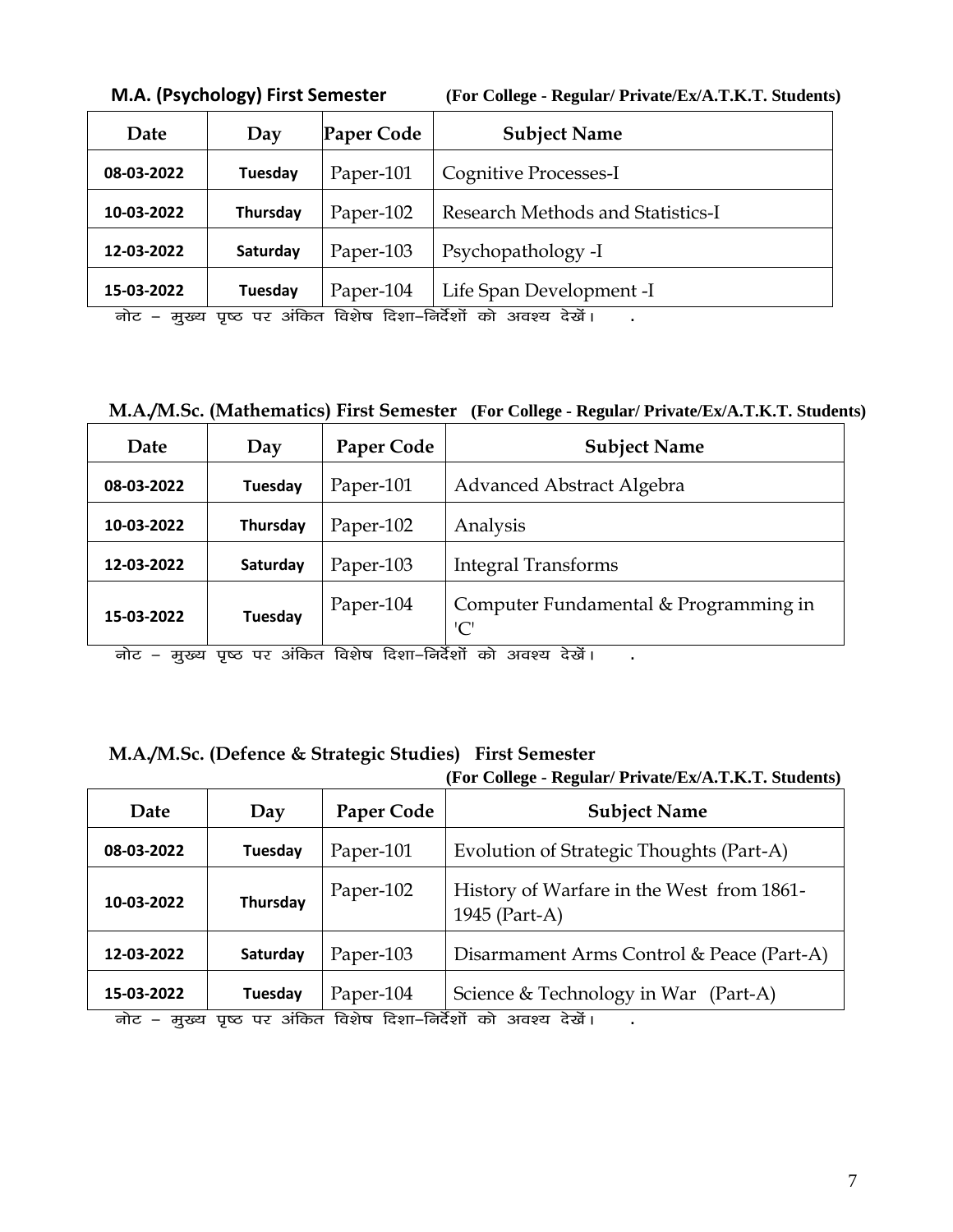| Date                                                                    | Day           | Paper Code | <b>Subject Name</b>                  |
|-------------------------------------------------------------------------|---------------|------------|--------------------------------------|
| 09-03-2022                                                              | Wednesday     | Paper-101  | Management Principles & Practices    |
| 11-03-2022                                                              | <b>Friday</b> | Paper-102  | <b>Business Environment</b>          |
| 14-03-2022                                                              | <b>Monday</b> | Paper-103  | <b>Advanced Financial Accounting</b> |
| 16-03-2022                                                              | Wednesday     | Paper-104  | <b>Statistical Analysis</b>          |
| पृष्ठ पर अंकित विशेष दिशा–निर्देशों को<br>नोट –<br>अवश्य देखें।<br>मख्य |               |            |                                      |

**M.Com. First Semester (For College - Regular/ Private/Ex/A.T.K.T. Students)**

| <b>M.Sc. (Zoology) First Semester</b> | (For College - Regular/ Private/Ex/A.T.K.T. Students) |
|---------------------------------------|-------------------------------------------------------|
|                                       |                                                       |

| Date                        | Day           | Paper Code | <b>Subject Name</b>                                                                                                                                                                                                                                                                                                                                      |
|-----------------------------|---------------|------------|----------------------------------------------------------------------------------------------------------------------------------------------------------------------------------------------------------------------------------------------------------------------------------------------------------------------------------------------------------|
| 09-03-2022                  | Wednesday     | Paper-101  | Structure and function of Invertibrate                                                                                                                                                                                                                                                                                                                   |
| 11-03-2022                  | <b>Friday</b> | Paper-102  | Biostatistics Bioinformatics & Research<br>Methodology                                                                                                                                                                                                                                                                                                   |
| 14-03-2022                  | <b>Monday</b> | Paper-103  | Cellular & Molecular Biology                                                                                                                                                                                                                                                                                                                             |
| 16-03-2022<br>$\rightarrow$ | Wednesday     | Paper-104  | Tools & techniques for Biology<br>$\frac{1}{2}$ and $\frac{1}{2}$ $\frac{1}{2}$ $\frac{1}{2}$ $\frac{1}{2}$ $\frac{1}{2}$ $\frac{1}{2}$ $\frac{1}{2}$ $\frac{1}{2}$ $\frac{1}{2}$ $\frac{1}{2}$ $\frac{1}{2}$ $\frac{1}{2}$ $\frac{1}{2}$ $\frac{1}{2}$ $\frac{1}{2}$ $\frac{1}{2}$ $\frac{1}{2}$ $\frac{1}{2}$ $\frac{1}{2}$ $\frac{1}{2}$ $\frac{1}{2$ |

नोट – मुख्य पृष्ठ पर अंकित विशेष दिशा–निर्देशों को अवश्य देखें।

| <b>M.Sc. (Botany) First Semester</b> | (For College - Regular/ Private/Ex/A.T.K.T. Students) |
|--------------------------------------|-------------------------------------------------------|
|--------------------------------------|-------------------------------------------------------|

|  |  |  | For College - Regular/ Private/Ex/A.T.K.T. Students) |  |  |
|--|--|--|------------------------------------------------------|--|--|
|--|--|--|------------------------------------------------------|--|--|

| Date                                   | Day                                       | Paper Code                           | <b>Subject Name</b>                                                                                      |
|----------------------------------------|-------------------------------------------|--------------------------------------|----------------------------------------------------------------------------------------------------------|
| 09-03-2022                             | <b>Wednesday</b>                          | Paper-101                            | Bacteriology, Virology & General<br>Microbiology                                                         |
| 11-03-2022                             | <b>Friday</b>                             | Paper-102                            | Biology & Diversity of Fungi & Plant<br>Pathology                                                        |
| 14-03-2022                             | <b>Monday</b>                             | Paper-103                            | Biology & Diversity of Algae Bryophytes &<br>Lichens                                                     |
| 16-03-2022<br>$\overline{\phantom{0}}$ | <b>Wednesday</b><br>$\tilde{\phantom{a}}$ | Paper-104<br>$\sim$ $\sim$<br>$\sim$ | Biology & Diversity of Pteridophytes &<br>Gymnosperms<br>$\sim$ $\sim$ $\sim$<br>$\sim$ $\sim$<br>$\sim$ |

uksV & eq[; i`"B ij vafdr fo'ks"k fn'kk&funsZ'kksa dks vo'; ns[ksaA **.**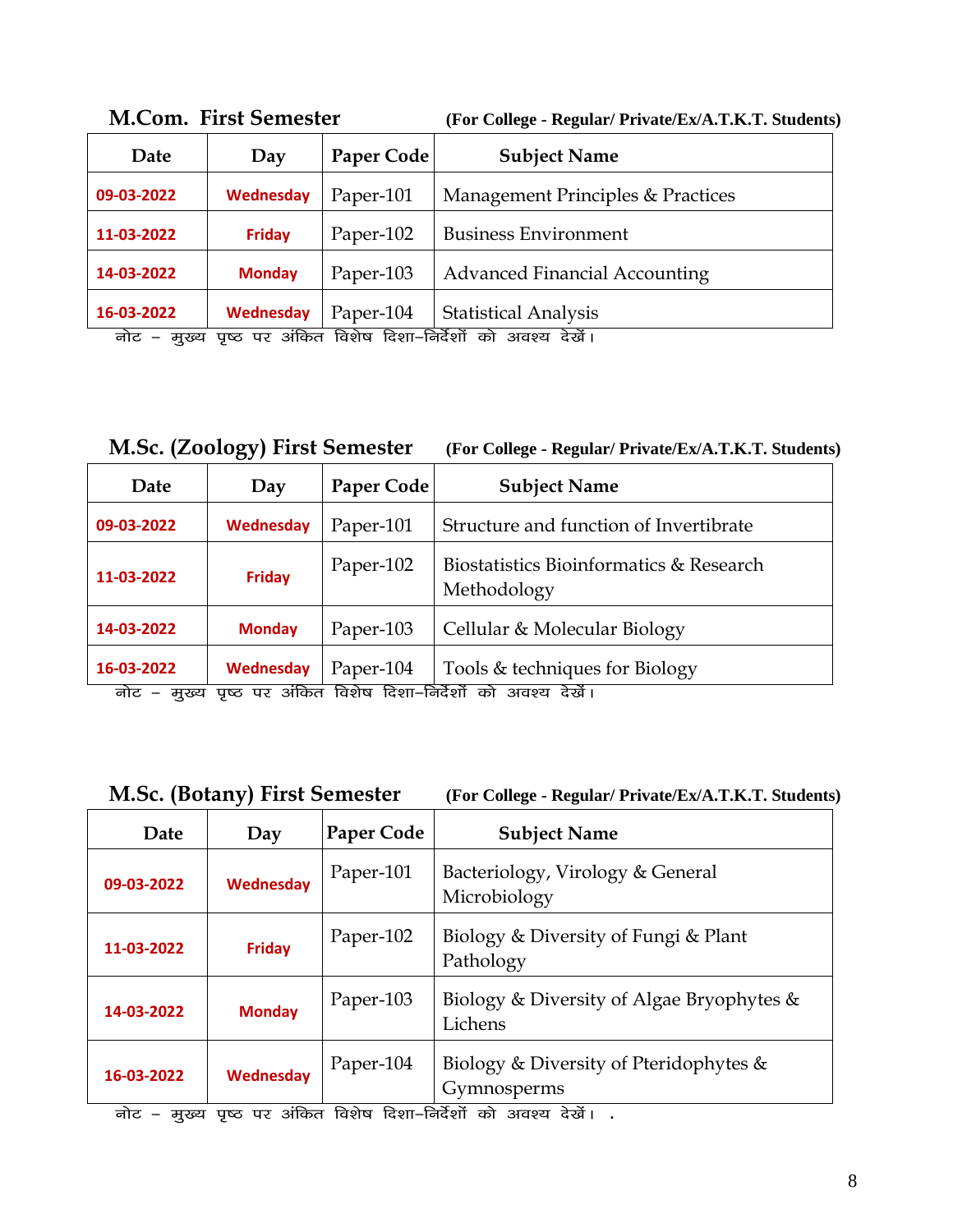| 1,1.0 C. (1 H) 91C9   1 H9C 9 CHROICH |               |            | $(1 \text{ or } \text{conv}_{\mathbf{S}})$ we may have the half have been been to |
|---------------------------------------|---------------|------------|-----------------------------------------------------------------------------------|
| Date                                  | Day           | Paper Code | <b>Subject Name</b>                                                               |
| 09-03-2022                            | Wednesday     | Paper-101  | Methods in Mathematical Physics                                                   |
| 11-03-2022                            | <b>Friday</b> | Paper-102  | <b>Classical Mechanics</b>                                                        |
| 14-03-2022                            | <b>Monday</b> | Paper-103  | Electromagnetism & Laser Optics                                                   |
| 16-03-2022                            | Wednesday     | Paper-104  | Semiconductor Electronics                                                         |

**M.Sc. (Physics) First Semester (For College - Regular/ Private/Ex/A.T.K.T. Students)**

aोट – मुख्य पृष्ठ पर अंकित विशेष दिशा–निर्देशों को अवश्य देखें। .

**M.Sc. (Chemistry) First Semester (For College - Regular/ Private/Ex/A.T.K.T. Students)**

| Date       | Day           | Paper Code | <b>Subject Name</b>                                                                                                                                                                                                                                                                                                    |
|------------|---------------|------------|------------------------------------------------------------------------------------------------------------------------------------------------------------------------------------------------------------------------------------------------------------------------------------------------------------------------|
| 09-03-2022 | Wednesday     | Paper-101  | Inorganic Chemistry                                                                                                                                                                                                                                                                                                    |
| 11-03-2022 | <b>Friday</b> | Paper-102  | Organic Chemistry-I                                                                                                                                                                                                                                                                                                    |
| 14-03-2022 | <b>Monday</b> | Paper-103  | <b>Physical Chemistry</b>                                                                                                                                                                                                                                                                                              |
| 16-03-2022 | Wednesday     | Paper-104  | Group theory & Spectroscopy-I<br>$\frac{1}{100}$ and $\frac{1}{100}$ and $\frac{1}{100}$ and $\frac{1}{100}$ and $\frac{1}{100}$ and $\frac{1}{100}$ and $\frac{1}{100}$ and $\frac{1}{100}$ and $\frac{1}{100}$ and $\frac{1}{100}$ and $\frac{1}{100}$ and $\frac{1}{100}$ and $\frac{1}{100}$ and $\frac{1}{100}$ a |

नोट – मुख्य पृष्ठ पर अंकित विशेष दिशा–निर्देशों को अवश्य देखें। .

**M.Sc. (Biotechnology) First Semester (For College - Regular/ Private/Ex/A.T.K.T. Students)**

| Date                                                                                                                                                                                                                                                                                                                                  | Day           | Paper Code | <b>Subject Name</b>       |
|---------------------------------------------------------------------------------------------------------------------------------------------------------------------------------------------------------------------------------------------------------------------------------------------------------------------------------------|---------------|------------|---------------------------|
| 09-03-2022                                                                                                                                                                                                                                                                                                                            | Wednesday     | Paper-101  | Cell Biology              |
| 11-03-2022                                                                                                                                                                                                                                                                                                                            | <b>Friday</b> | Paper-102  | Biomolecules & Metabolism |
| 14-03-2022                                                                                                                                                                                                                                                                                                                            | <b>Monday</b> | Paper-103  | Microbiology              |
| 16-03-2022                                                                                                                                                                                                                                                                                                                            | Wednesday     | Paper-104  | Bio-instrumentation       |
| $\frac{1}{10}$ and $\frac{1}{10}$ and $\frac{1}{10}$ and $\frac{1}{10}$ and $\frac{1}{10}$ and $\frac{1}{10}$ and $\frac{1}{10}$ and $\frac{1}{10}$ and $\frac{1}{10}$ and $\frac{1}{10}$ and $\frac{1}{10}$ and $\frac{1}{10}$ and $\frac{1}{10}$ and $\frac{1}{10}$ and $\frac{1}{10}$<br>$\rightarrow$<br>$\overline{\phantom{a}}$ |               |            |                           |

नोट – मुख्य पृष्ठ पर अंकित विशेष दिशा–निर्देशों को अवश्य देखें। **.** 

| Date       | Day                 | Paper Code                 | <b>Subject Name</b>                  |
|------------|---------------------|----------------------------|--------------------------------------|
| 09-03-2022 | <b>Wednesday</b>    | Paper-101                  | Basic in Microbiology & Bacteriology |
| 11-03-2022 | <b>Friday</b>       | Paper-102                  | Virology & Mycology                  |
| 14-03-2022 | <b>Monday</b>       | Paper-103                  | Cell biology & Biochemistry          |
| 16-03-2022 | Wednesday<br>$\sim$ | Paper-104<br>$\sim$ $\sim$ | Bio-Instrumentation                  |

नोट – मुख्य पृष्ठ पर अंकित विशेष दिशा–निर्देशों को अवश्य देखें। .